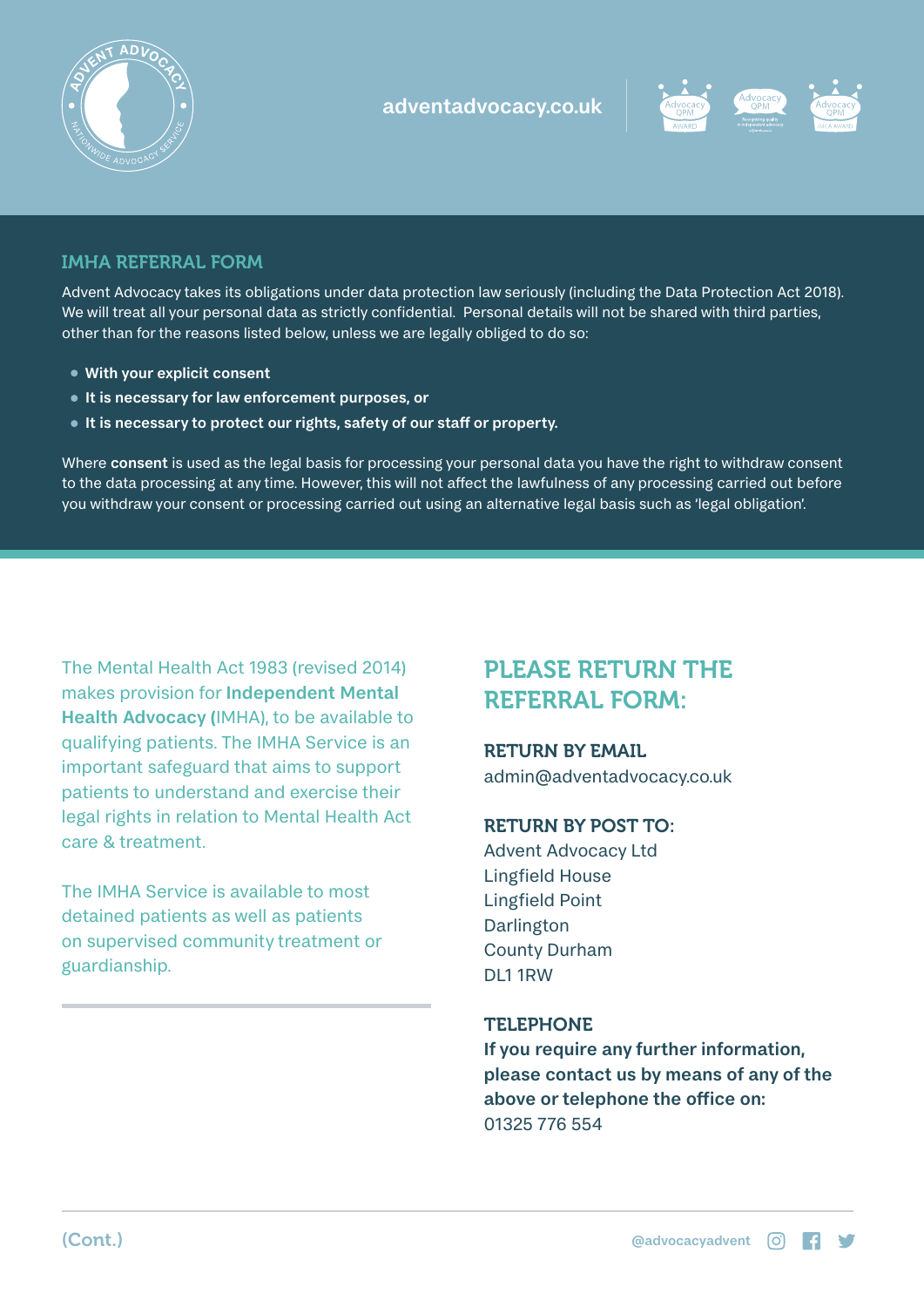| <b>IHMA Referral Information</b>            |             |
|---------------------------------------------|-------------|
| <b>Qualifying Patient's Name</b>            |             |
| <b>Address</b>                              |             |
| Town / City                                 |             |
| <b>Postcode</b>                             |             |
| <b>Telephone Number</b>                     |             |
| <b>Signed</b><br>Verbal request and consent | <b>Date</b> |

| If this is not a self-referral please complete the following: |            |         |  |  |
|---------------------------------------------------------------|------------|---------|--|--|
| <b>Referrers Name</b>                                         |            |         |  |  |
| Is this a self-referral?                                      | Yes: $( )$ | No: $($ |  |  |

| If you are not the nearest relative please provide the following            |            |             |  |  |
|-----------------------------------------------------------------------------|------------|-------------|--|--|
| <b>Job Title</b>                                                            |            |             |  |  |
| Organisation                                                                |            |             |  |  |
| Unit / Ward / Team                                                          |            |             |  |  |
| <b>Contact number</b>                                                       |            |             |  |  |
| <b>Email address</b>                                                        |            |             |  |  |
| Does the person being<br>referred lack capacity to<br>instruct an advocate? | Yes: $( )$ | No: $($ $)$ |  |  |
| Has the client consented<br>to the referral to the IMHA<br>Service?         | Yes:       | No:         |  |  |